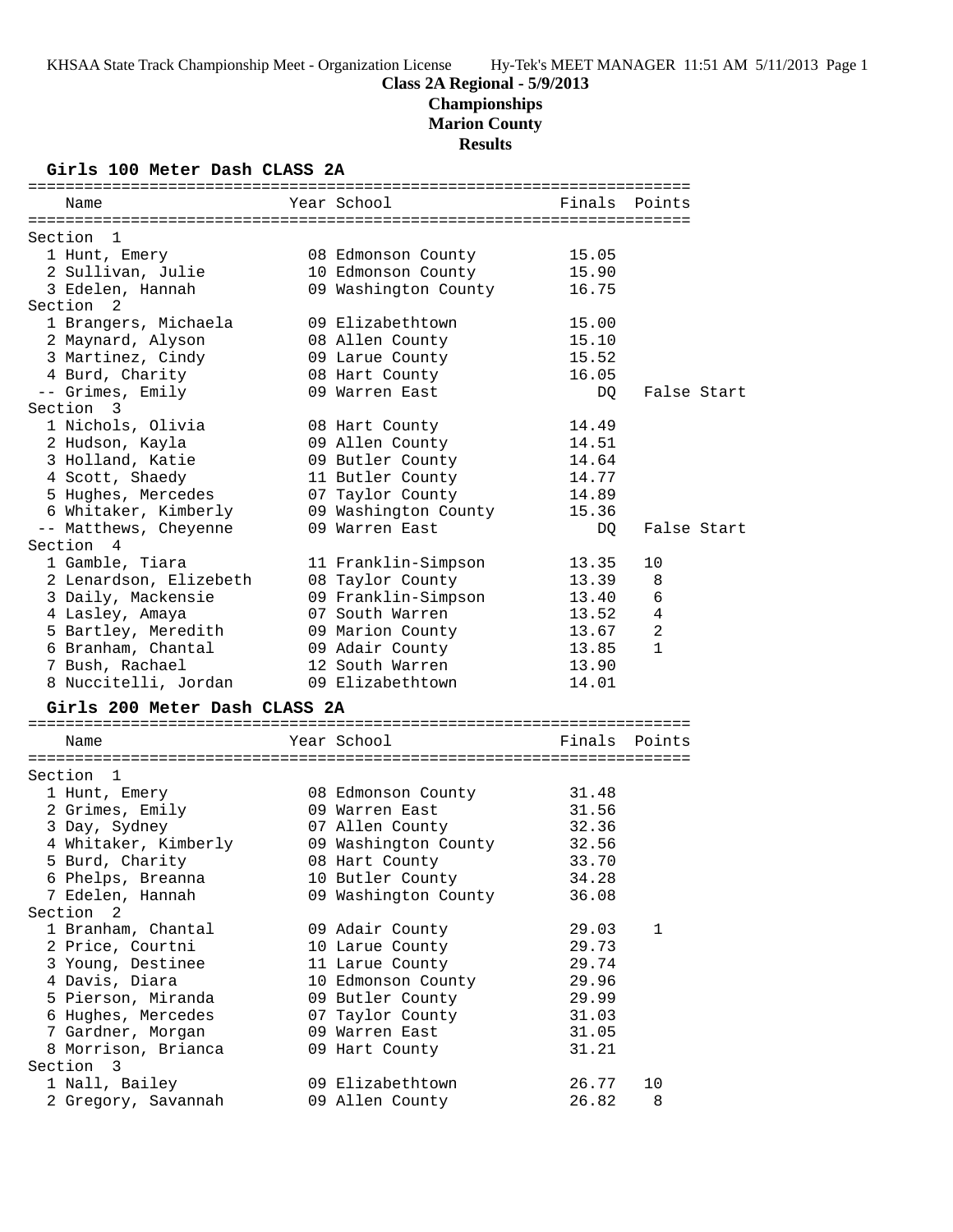**Championships**

**Marion County**

**Results**

## **....Girls 200 Meter Dash CLASS 2A**

| 3 Lenardson, Elizebeth        | 08 Taylor County     | 27.48   | 6             |
|-------------------------------|----------------------|---------|---------------|
| 4 Bartley, Meredith           | 09 Marion County     | 27.90   | 4             |
| 5 Nuccitelli, Jordan          | 09 Elizabethtown     | 28.82   | 2             |
| 6 Lasley, Amaya               | 07 South Warren      | 29.47   |               |
| 7 Bush, Rachael               | 12 South Warren      | 29.57   |               |
| 8 Atkins, La Kayla            | 09 Franklin-Simpson  | 30.00   |               |
| Girls 400 Meter Dash CLASS 2A |                      |         |               |
| Name                          | Year School          |         | Finals Points |
| Section 1                     |                      |         |               |
| 1 Woodcox, Andie              | 08 Taylor County     | 1:17.05 |               |
| 2 Romine, Samantha            | 09 Warren East       | 1:19.48 |               |
| 3 Edelen, Hannah              | 09 Washington County | 1:23.09 |               |
| Section<br>2                  |                      |         |               |
| 1 Kieffer, Mikayla            | 09 Warren East       | 1:14.31 |               |
| 2 Holland, Katie              | 09 Butler County     | 1:14.63 |               |
| 3 Whitaker, Kimberly          | 09 Washington County | 1:15.73 |               |
| 4 Wilkerson, Olivia           | 09 Taylor County     | 1:16.21 |               |
| 5 Harry, Hannah               | 09 Larue County      | 1:18.21 |               |
| 6 Medford, Amber              | 11 Edmonson County   | 1:22.32 |               |
| 7 French, Abby<br>Section 3   | 09 Larue County      | 1:23.60 |               |
| 1 Wilson, AJ                  | 07 Allen County      | 1:07.90 | 2             |
| 2 Farmer, Savannah            | 12 Franklin-Simpson  | 1:10.88 |               |
| 3 Blackwelder, Katherine      | 10 Adair County      | 1:11.32 |               |
| 4 Avritt, Madison             | 12 Marion County     | 1:13.63 |               |
| 5 Ratliff, Lynda              | 08 Hart County       | 1:14.79 |               |
| 6 Stinnett, Audrey            | 09 Elizabethtown     | 1:15.97 |               |
| Section 4                     |                      |         |               |
| 1 Davis, Diara                | 10 Edmonson County   | 1:04.83 | 10            |
| 2 Lasley, Amaya               | 07 South Warren      | 1:06.80 | 8             |
| 3 Curry, Amber                | 09 Adair County      | 1:07.45 | 6             |
| 4 Pierson, Miranda            | 09 Butler County     | 1:07.80 | 4             |
| 5 Wilde, Jackie               | 10 South Warren      | 1:08.18 | $\mathbf{1}$  |
| 6 Babb, Autumn                | 12 Franklin-Simpson  | 1:09.47 |               |
| 7 Warden, Rachel              | 09 Elizabethtown     | 1:09.98 |               |
| 8 Riggs, Hope                 | 10 Marion County     | 1:13.20 |               |
| Girls 800 Meter Run CLASS 2A  |                      |         |               |
| Name                          | Year School          | Finals  | Points        |
| Section 1                     |                      |         |               |

| 1 Ratliff, Claire       | 09 Elizabethtown   | 2:29.92 | 1 O            |
|-------------------------|--------------------|---------|----------------|
| 2 Martin, Nicole        | 11 South Warren    | 2:32.24 | 8              |
| 3 Avritt, Morgan        | 12 Marion County   | 2:34.29 | 6              |
| 4 Perry, Hannah         | 08 Butler County   | 2:34.76 | $\overline{4}$ |
| 5 Smith, Jennifer       | 09 Edmonson County | 2:38.39 | $\mathcal{L}$  |
| 6 Draper, Chelby        | 09 South Warren    | 2:40.79 | $\mathbf{1}$   |
| 7 Mason, Anne-Elizabeth | 12 Elizabethtown   | 2:43.56 |                |
| 8 Pierson, Miranda      | 09 Butler County   | 2:46.15 |                |
| 9 Hale, Megan           | 12 Allen County    | 2:49.94 |                |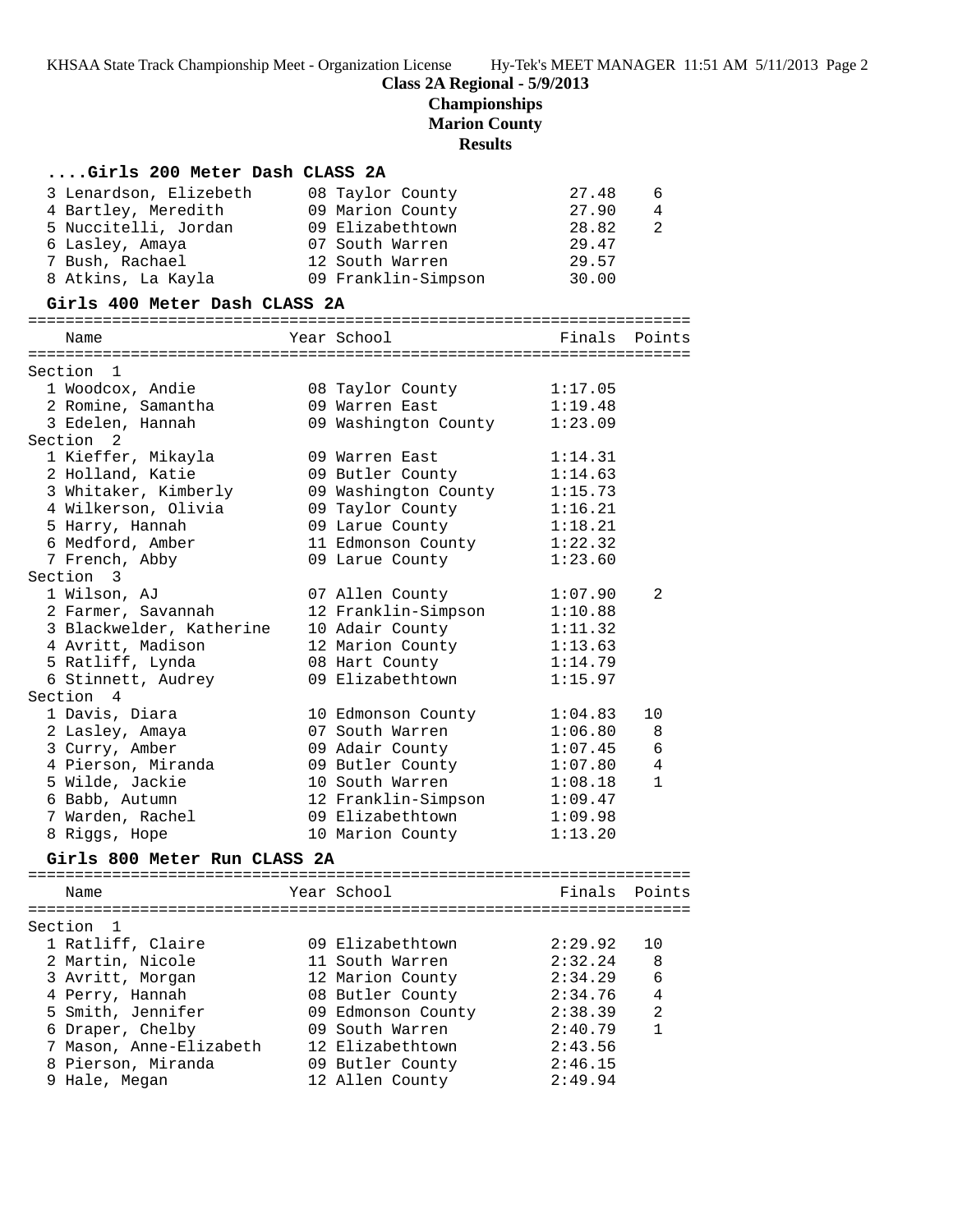**Championships**

**Marion County**

**Results**

#### **....Girls 800 Meter Run CLASS 2A**

| 10 Dodd, Kailey         | 10 Warren East   | 2:51.68 |
|-------------------------|------------------|---------|
| 11 Turley, Shelby       | 08 Hart County   | 2:58.38 |
| 12 Hamilton, Mary Helen | 12 Marion County | 3:00.90 |
| 13 Stamps, Taylor       | 07 Allen County  | 3:02.80 |
| 14 Ware, Taylor         | 09 Taylor County | 3:03.28 |
| 15 Rice, Hannah         | 10 Warren East   | 3:08.11 |
| 16 French, Abby         | 09 Larue County  | 3:10.93 |
| 17 Bonanno, Chantel     | 10 Larue County  | 3:11.64 |
| 18 Cheng, Belinda       | 08 Taylor County | 3:12.08 |
| 19 Martin, Kayla        | 12 Adair County  | 3:14.72 |
| 20 Caswell, Whitney     | 09 Hart County   | 3:17.96 |

#### **Girls 1600 Meter Run CLASS 2A**

| Name                                                                            |  | Year School                        | Finals Points |              |  |
|---------------------------------------------------------------------------------|--|------------------------------------|---------------|--------------|--|
| 1 Godfrey, Hannah                                                               |  | --------------<br>11 Elizabethtown | 5:26.74       | 10           |  |
| 2 Haas, Caroline                                                                |  | $08$ South Warren $5:28.52$        |               | 8            |  |
|                                                                                 |  |                                    |               |              |  |
| 3 Smith, Jennifer                                                               |  | 09 Edmonson County 5:45.97         |               | 6            |  |
| 4 Durbin, Kristina                                                              |  | 10 Larue County 5:47.66            |               | 4            |  |
| 5 Simpson, Brooke                                                               |  |                                    |               | 2            |  |
| 6 Russell, Maranda                       09 Edmonson County             5:59.60 |  |                                    |               | $\mathbf{1}$ |  |
| 7 Dodd, Kailey                                                                  |  | 10 Warren East 6:37.47             |               |              |  |
| 8 Stamps, Taylor                                                                |  | 07 Allen County 6:41.86            |               |              |  |
| 9 Cheng, Belinda                           08 Taylor County                     |  |                                    | 6:51.79       |              |  |
| 10 Miller, Lauren                                                               |  | 10 Elizabethtown                   | 6:53.33       |              |  |
| 11 Bonanno, Chantel                                                             |  | 10 Larue County 7:29.44            |               |              |  |
| 12 Morton, Courtney                                                             |  | 08 Allen County                    | 8:09.44       |              |  |
| Girls 3200 Meter Run CLASS 2A                                                   |  |                                    |               |              |  |
|                                                                                 |  | -----------------------------      | Finals        | Points       |  |
| Name                                                                            |  | Year School                        |               |              |  |
|                                                                                 |  |                                    |               |              |  |
| 1 Haas, Caroline                                                                |  | 08 South Warren                    | 12:01.11      | 10           |  |
| 2 Smith, Jessica                                                                |  | 09 Edmonson County                 | 12:32.20      | 8            |  |
| 3 Kingery, Savannah (07 Elizabethtown)                                          |  |                                    | 12:55.82      | 6            |  |
| 4 Simpson, Brooke                                                               |  | 09 South Warren                    | 13:09.45      | 4            |  |
| 5 Neighbors, Olivia                                                             |  | 09 Butler County                   | 13:22.65      | 2            |  |

 6 Stone, Savannah 12 Warren East 13:46.24 1 7 Adams, Andria 09 Allen County 14:41.64 8 Lovell, Amanda 11 Edmonson County 15:07.60 9 Head, Hailee 07 Warren East 15:28.96 **Girls 100 Meter Hurdles CLASS 2A** =======================================================================

|                     | Finals Points                                                                                                                 |     |
|---------------------|-------------------------------------------------------------------------------------------------------------------------------|-----|
| 1 Hewitt, Destiny   | 21.56                                                                                                                         |     |
|                     |                                                                                                                               |     |
| 1 Gilliam, Megan    | 17.02                                                                                                                         | 1 O |
| 2 Kuklinski, Taylor | 18.95                                                                                                                         | 8   |
| 3 Creek, Kayla      | 19.17                                                                                                                         | 6   |
| 4 Lewis, Cheyanne   | 19.23                                                                                                                         | 4   |
| 5 Fergerson, Ava    | 20.49                                                                                                                         | ာ   |
|                     | Year School<br>09 Allen County<br>09 South Warren<br>10 Elizabethtown<br>09 Warren East<br>08 Adair County<br>11 South Warren |     |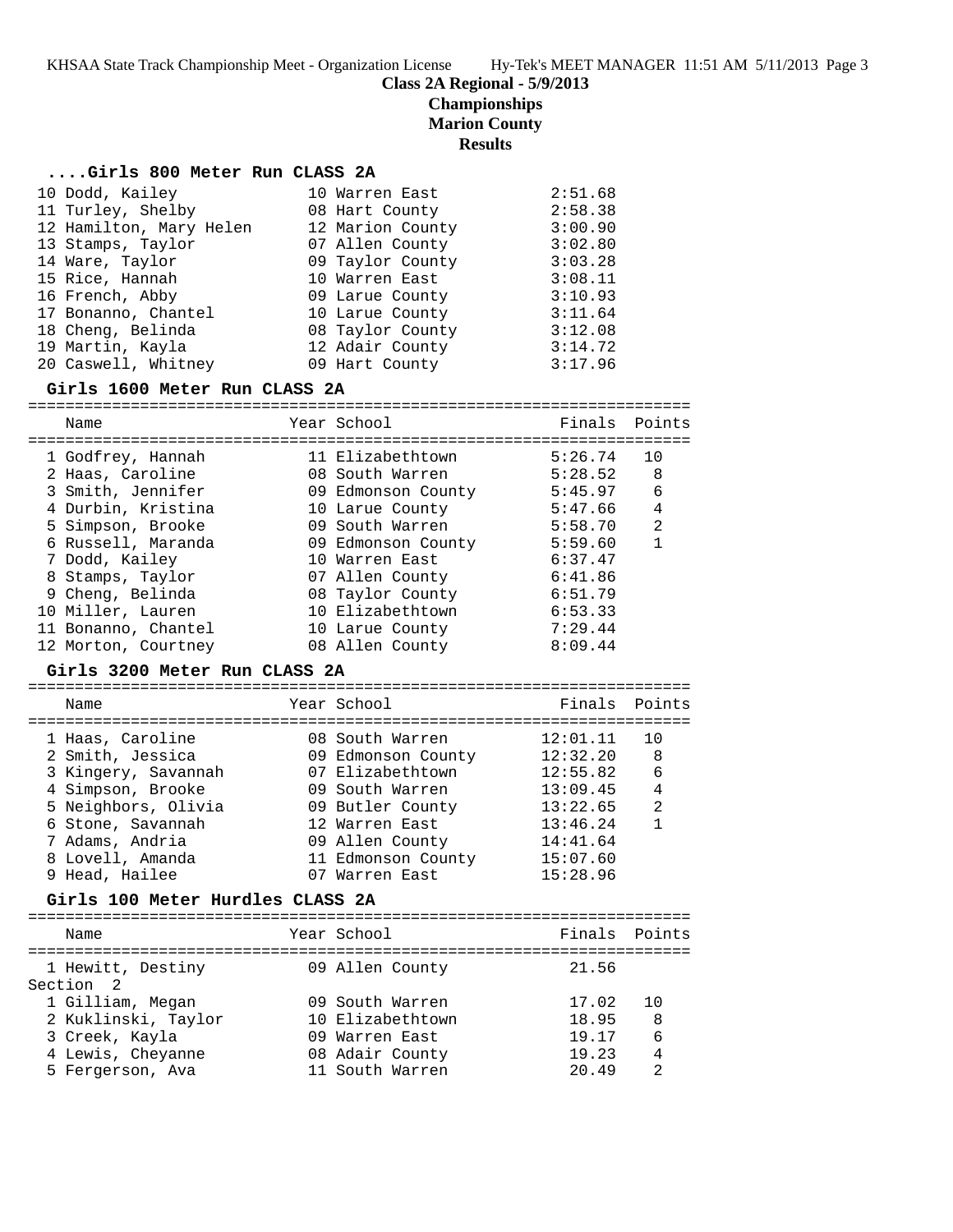KHSAA State Track Championship Meet - Organization License Hy-Tek's MEET MANAGER 11:51 AM 5/11/2013 Page 4

## **Class 2A Regional - 5/9/2013**

**Championships**

**Marion County**

**Results**

| Girls 100 Meter Hurdles CLASS 2A                |             |                                    |                            |                |                            |
|-------------------------------------------------|-------------|------------------------------------|----------------------------|----------------|----------------------------|
| 6 Lyles, Kaylynn                                |             | 09 Allen County                    |                            | 20.80          | 1                          |
| 7 Curry, Amber                                  |             | 09 Adair County                    |                            | 21.75          |                            |
| 8 Abney, Carrie                                 |             | 07 Warren East                     |                            | 22.30          |                            |
| Girls 300 Meter Hurdles CLASS 2A                |             |                                    |                            |                |                            |
| Name                                            | Year School |                                    |                            | Finals         | Points                     |
|                                                 |             |                                    |                            |                |                            |
| 1 Gilliam, Megan                                |             | 09 South Warren                    |                            | 49.94          | 10                         |
| 2 Fox, Mary Ann<br>3 Brewer, Amanda             |             | 09 South Warren<br>10 Larue County |                            | 52.05<br>52.34 | -8<br>6                    |
| 4 Creek, Kayla                                  |             | 09 Warren East                     |                            | 52.71          | 4                          |
| 5 Kuklinski, Taylor                             |             | 10 Elizabethtown                   |                            | 53.84          | $\overline{\phantom{0}}^2$ |
| 6 Cusick, Celia                                 |             | 09 Elizabethtown                   |                            | 57.34          | 1                          |
| 7 Hewitt, Destiny                               |             | 09 Allen County                    |                            | 57.38          |                            |
| Girls 4x100 Meter Relay CLASS 2A                |             |                                    |                            |                |                            |
|                                                 |             |                                    |                            |                |                            |
| School                                          |             |                                    |                            | Finals         | Points                     |
| Section 1                                       |             |                                    |                            |                |                            |
| 1 Taylor County                                 |             |                                    |                            | 56.61          | 1                          |
| 1) Phillips, Katilynn 09                        |             |                                    | 2) Hughes, Mercedes 07     |                |                            |
| 3) Brockman, Allison 09                         |             |                                    | 4) Lenardson, Elizebeth 08 |                |                            |
| 5) DeMurray, Sierra 09                          |             |                                    | 6) Wilkerson, Olivia 09    |                |                            |
| 7) Kent, Taylor 11                              |             | 8)                                 |                            |                |                            |
| Section 2                                       |             |                                    |                            |                |                            |
| 1 Franklin-Simpson                              |             |                                    |                            | 52.10          | 10                         |
| 1) Babb, Autumn 12                              |             |                                    | 2) Gamble, Tiara 11        |                |                            |
| 3) Gooch, Sydney 11<br>5) Atkins, La Kayla 09   |             | 6)                                 | 4) Daily, Mackensie 09     |                |                            |
| 2 Elizabethtown                                 |             |                                    |                            | 52.92          | 8                          |
| 1) Patterson, Jordyn 12                         |             |                                    | 2) Nuccitelli, Jordan 09   |                |                            |
| 3) Smith, Madison 12                            |             |                                    | 4) Richardson, Emily 12    |                |                            |
| 5) Snyder, Rebecca 12                           |             |                                    | 6) Stinnett, Audrey 09     |                |                            |
| 7) Nall, Bailey 09                              |             |                                    | 8) Brangers, Michaela 09   |                |                            |
| 3 South Warren                                  |             |                                    |                            | 54.84          | 6                          |
| 1) Meyers, Katie 11                             |             |                                    | 2) Pohlmann, Juliet 09     |                |                            |
| 3) Degraves, Gina 10                            |             |                                    | 4) Bush, Rachael 12        |                |                            |
| 5) Fox, Mary Ann 09                             |             |                                    | 6) Lasley, Amaya 07        | 55.19          | 4                          |
| 4 Allen County Scottsville<br>1) Hale, Megan 12 |             |                                    | 2) Hudson, Kayla 09        |                |                            |
| 3) Lyles, Kaylynn 09                            |             |                                    | 4) Gregory, Savannah 09    |                |                            |
| 5) Bullington, Kassi 07                         |             |                                    | 6) Wilson, AJ 07           |                |                            |
| 7) Kahl, Ashley 09                              |             |                                    | 8) Maynard, Alyson 08      |                |                            |
| 5 Hart County                                   |             |                                    |                            | 56.44          | 2                          |
| 1) Nichols, Olivia 08                           |             |                                    | 2) Burd, Skyler 08         |                |                            |
| 3) Morrison, Brianca 09                         |             |                                    | 4) Adcock, Kelci 09        |                |                            |
| 5) Burd, Charity 08                             |             |                                    | 6) Ratliff, Lynda 08       |                |                            |
| 6 Larue County                                  |             |                                    |                            | 56.62          |                            |
| 1) Young, Destinee 11                           |             |                                    | 2) Winston, Shaila 12      |                |                            |
| 3) Price, Courtni 10                            |             |                                    | 4) Massie, Kylah 09        |                |                            |
| 5) Jakes, Misha 11<br>7 Warren East             |             | 6)                                 |                            | 57.27          |                            |
|                                                 |             |                                    |                            |                |                            |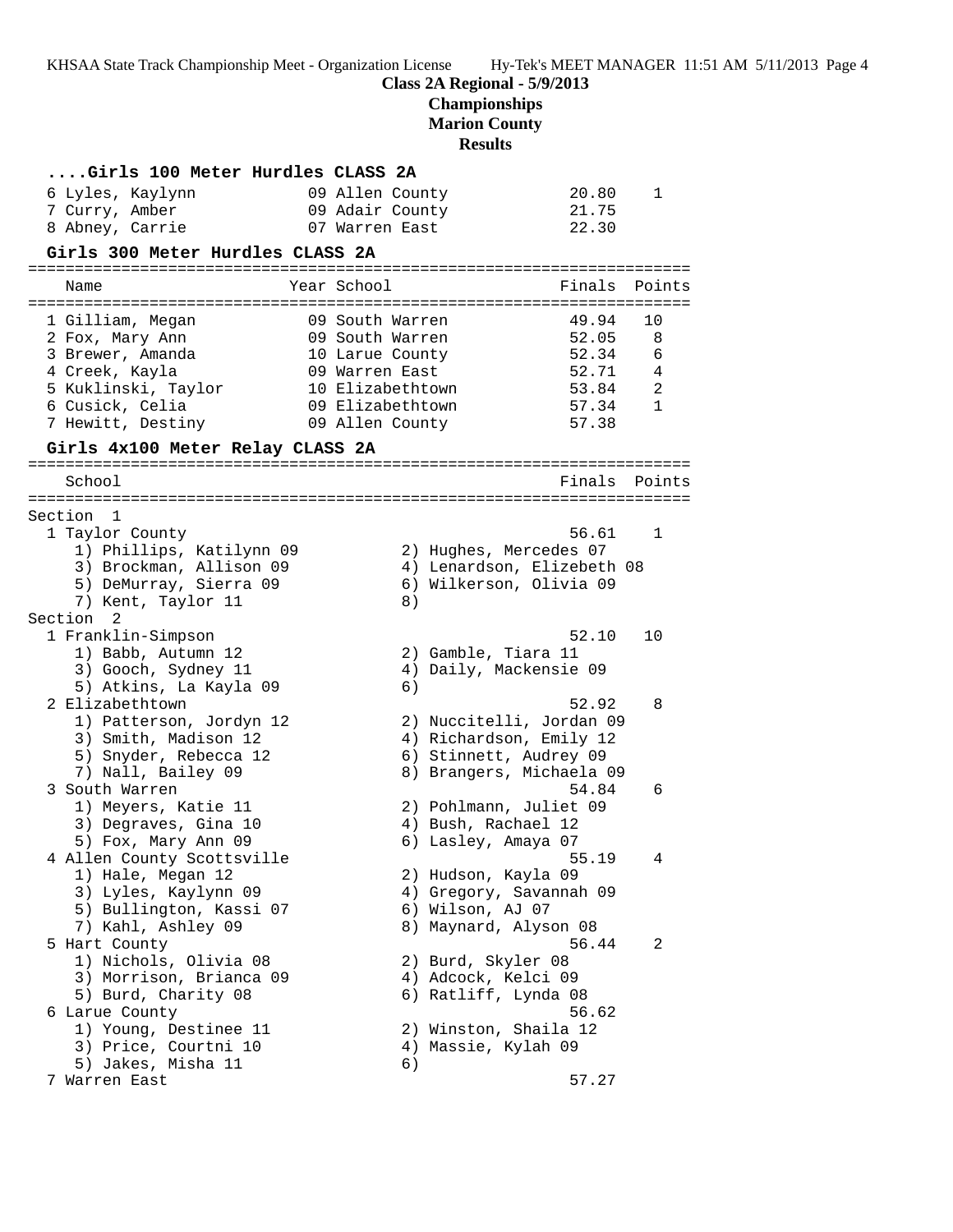### **Class 2A Regional - 5/9/2013 Championships**

**Marion County**

### **Results**

#### **....Girls 4x100 Meter Relay CLASS 2A**

| 1) Kieffer, Mikayla 09           | 2) Grimes, Emily 09      |
|----------------------------------|--------------------------|
| 3) Matthews, Cheyenne 09         | 4) Gardner, Morgan 09    |
| 5) Young, Allie 12               | 6) Roberson, Allyssa 10  |
| 8 Butler County                  | 59.04                    |
| 1) Bratcher, Cassie 11           | 2) Frashure, Brooklyn 09 |
| 3) Price, Caitlyn 11             | 4) Scott, Shaedy 11      |
| 5) Holland, Katie 09             | 6) Pierson, Miranda 09   |
| Girls 4x200 Meter Relay CLASS 2A |                          |

=======================================================================

### School **Finals** Points **Points** ======================================================================= Section 1 1 South Warren 1:51.15 10 1) Wilde, Jackie 10 2) Meyers, Katie 11 3) Fox, Mary Ann 09 (4) Gilliam, Megan 09 5) Bush, Rachael 12 (6) Degraves, Gina 10 7) Lasley, Amaya 07 (8) 2 Elizabethtown 1:52.50 8 1) Snyder, Rebecca 12 2) Nuccitelli, Jordan 09 3) Smith, Madison 12 (4) Nall, Bailey 09 5) Patterson, Jordyn 12 6) Stinnett, Audrey 09 7) Garcia, Cierra 09 8) Cusick, Celia 09 3 Hart County 1:57.29 6 1) Nichols, Olivia 08 2) Burd, Skyler 08 3) Morrison, Brianca 09 4) Adcock, Kelci 09 5) Burd, Charity 08 6) Ratliff, Lynda 08 4 Allen County Scottsville 1:59.04 4

 1) Gregory, Savannah 09 2) Day, Sydney 07 3) Hudson, Kayla 09 4) Lyles, Kaylynn 09 5) Bullington, Kassi 07 6) Wilson, AJ 07 7) Kahl, Ashley 09 8) Stamps, Taylor 07 5 Larue County 2:00.66 2 1) Massie, Kylah 09 2) Price, Courtni 10 3) Winston, Shaila 12 4) Young, Destinee 11 5) Gribbins, AnnClaire 09 (6) 6 Butler County 2:01.54 1 1) Bratcher, Cassie 11 2) Frashure, Brooklyn 09 3) Holland, Katie 09 4) Scott, Shaedy 11 5) Price, Caitlyn 11  $\qquad \qquad$  6) Pierson, Miranda 09 7 Warren East 2:05.73 1) Creek, Kayla 09 2) Young, Allie 12 3) Abney, Carrie 07 4) Gardner, Morgan 09 5) Rice, Hannah 10 6) Matthews, Cheyenne 09 7) Grimes, Emily 09 8) Roberson, Allyssa 10 8 Taylor County 2:07.43 1) Phillips, Katilynn 09 2) Brockman, Allison 09 3) Wilkerson, Olivia 09 4) DeMurray, Sierra 09

- 5) Lenardson, Elizebeth 08 6) Hughes, Mercedes 07
- 7) Kent, Taylor 11 and 8)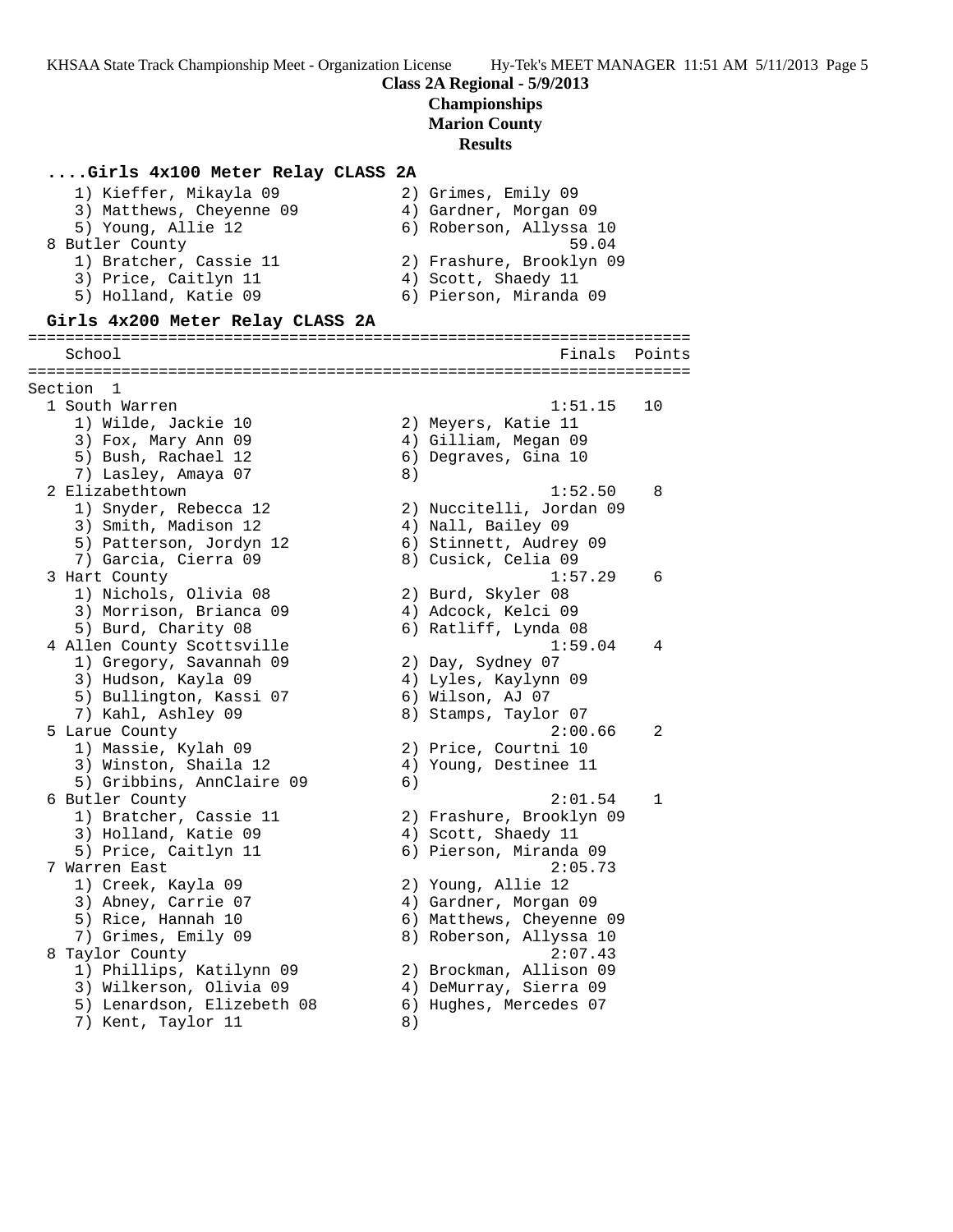**Championships Marion County**

# **Results**

### **Girls 4x400 Meter Relay CLASS 2A**

| School                                                |    | Finals                                    | Points |
|-------------------------------------------------------|----|-------------------------------------------|--------|
| 1 Elizabethtown                                       |    | 4:21.80                                   | 10     |
| 1) Ratliff, Claire 09                                 |    | 2) Godfrey, Hannah 11                     |        |
| 3) Smith, Madison 12                                  |    | 4) Richardson, Emily 12                   |        |
| 5) Warden, Rachel 09                                  |    | 6) Nall, Bailey 09                        |        |
| 7) Stinnett, Audrey 09                                |    | 8) Snyder, Rebecca 12                     |        |
| 2 South Warren                                        |    | 4:24.45                                   | 8      |
| 1) Wilde, Jackie 10                                   |    | 2) Draper, Chelby 09                      |        |
| 3) Fox, Mary Ann 09                                   |    | 4) Gilliam, Megan 09                      |        |
| 5) Meyers, Katie 11                                   |    | 6) Martin, Nicole 11                      |        |
| 7) Pohlmann, Juliet 09                                |    | 8) Lasley, Amaya 07                       |        |
| 3 Larue County                                        |    | 4:25.94                                   | 6      |
| 1) Brewer, Amanda 10                                  |    | 2) Durbin, Kristina 10                    |        |
| 3) Thomas, Nichole 09                                 |    | 4) Mullins, Natalie 09                    |        |
| 5) French, Abby 09                                    |    | 6) Bonanno, Chantel 10                    |        |
| 4 Allen County Scottsville<br>1) Gregory, Savannah 09 |    | 4:40.30                                   | 4      |
| 3) Kahl, Ashley 09                                    |    | 2) Hale, Megan 12<br>4) Lyles, Kaylynn 09 |        |
| 5) Wilson, AJ 07                                      |    | 6) Bullington, Kassi 07                   |        |
| 7) Stamps, Taylor 07                                  |    | 8) Hewitt, Destiny 09                     |        |
| 5 Adair County                                        |    | 4:55.36                                   | 2      |
| 1) Lewis, Cheyanne 08                                 |    | 2) Curry, Amber 09                        |        |
| 3) Blackwelder, Leane 11                              |    | 4) Blackwelder, Katherine 10              |        |
| 5) Branham, Chantal 09                                |    | 6) Martin, Kayla 12                       |        |
| 6 Taylor County                                       |    | 5:09.71                                   | 1      |
| 1) Brockman, Allison 09                               |    | 2) Bryant, Morgan 10                      |        |
| 3) Wilkerson, Olivia 09                               |    | 4) Woodcox, Andie 08                      |        |
| 5) Ware, Taylor 09                                    |    | 6) Cheng, Belinda 08                      |        |
| 7) Lenardson, Elizebeth 08                            |    | 8) Phillips, Katilynn 09                  |        |
| 7 Hart County                                         |    | 5:15.85                                   |        |
| 1) Burd, Charity 08                                   |    | 2) Turley, Shelby 08                      |        |
| 3) Ratliff, Lynda 08                                  |    | 4) Burd, Skyler 08                        |        |
| 5) Nichols, Olivia 08                                 |    | 6) Shipp, Paige 08                        |        |
| 7) Caswell, Whitney 09                                | 8) |                                           |        |
| Girls 4x800 Meter Relay CLASS 2A                      |    |                                           |        |
| School                                                |    | Finals                                    | Points |
|                                                       |    | 10:16.37                                  |        |
| 1 Edmonson County<br>1) Smith, Jessica 09             |    | 2) Smith, Jennifer 09                     | 10     |
| 3) Russell, Maranda 09                                |    | 4) Davis, Diara 10                        |        |
| 2 Elizabethtown                                       |    | 10:24.90                                  | 8      |
| 1) Kingery, Savannah 07                               |    | 2) Warden, Rachel 09                      |        |
| 3) Richardson, Emily 12                               |    | 4) Godfrey, Hannah 11                     |        |
| 5) Ratliff, Claire 09                                 |    | 6) Mason, Anne-Elizabeth 12               |        |
| 7) Miller, Lauren 10                                  |    | 8) Young, Emma 09                         |        |
| 3 South Warren                                        |    | 10:41.39                                  | 6      |
| 1) Draper, Chelby 09                                  |    | 2) Haas, Caroline 08                      |        |
| 3) Perkins, Paige 11                                  |    | 4) Martin, Nicole 11                      |        |
| 5) Gaiko, Kathrine 10                                 |    | 6) Simpson, Brooke 09                     |        |
| 7) Doose, Sydney 10                                   | 8) |                                           |        |
| 4 Larue County                                        |    | 10:49.18                                  | 4      |
|                                                       |    |                                           |        |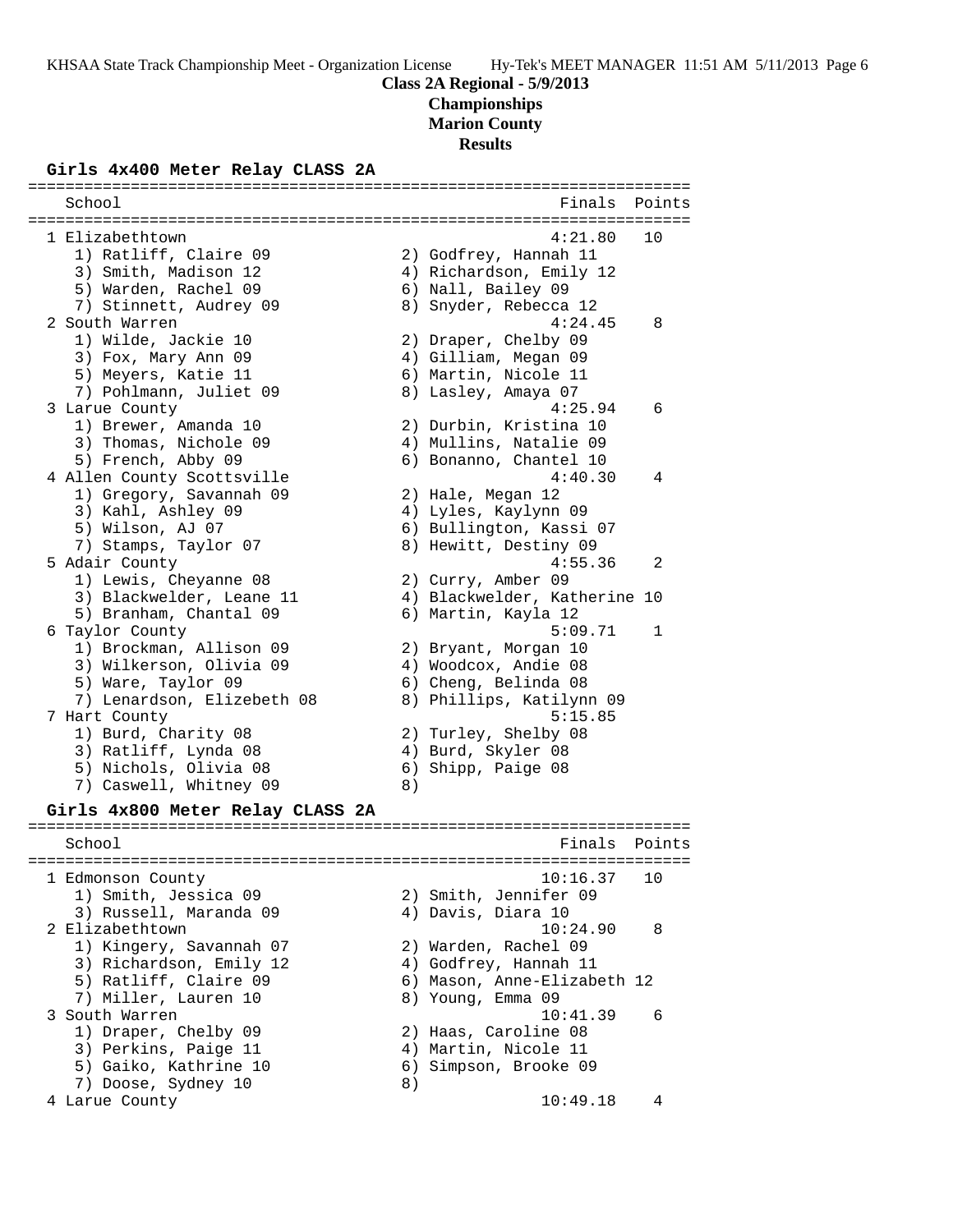### **Class 2A Regional - 5/9/2013 Championships Marion County**

#### **Results**

#### **....Girls 4x800 Meter Relay CLASS 2A**

| 1) Brewer, Amanda 10       | 2) Durbin, Kristina 10 |
|----------------------------|------------------------|
| 3) Mullins, Natalie 09     | 4) Thomas, Nichole 09  |
| 5) Harry, Hannah 09        | 6)                     |
| 5 Allen County Scottsville | 12:05.17<br>2          |
| 1) Wilson, AJ 07           | 2) Morton, Courtney 08 |
| 3) Stamps, Taylor 07       | 4) Kahl, Ashley 09     |
| 5) Bullington, Kassi 07    | 6) Stamps, Bailey 08   |
| 7) Maynard, Alyson 08      | 8) Adams, Andria 09    |
| 6 Warren East              | 12:22.89               |
| 1) Dodd, Kailey 10         | 2) Stone, Savannah 12  |
| 3) Rice, Hannah 10         | 4) Head, Hailee 07     |
| 5) Abney, Carrie 07        | 6)                     |
| 7 Taylor County            | 12:45.91               |
| 1) Bryant, Morgan 10       | 2) Woodcox, Andie 08   |
| 3) Cheng, Belinda 08       | 4) Ware, Taylor 09     |
| 5) Wilds, Shelby 06        | 6)                     |

#### **Boys 100 Meter Dash CLASS 2A**

======================================================================= Name Tear School Tear School Finals Points ======================================================================= 1 Trumbo, DeMontrel 10 Larue County 12.44 2 Bishop, Emory 12 Adair County 12.46 3 Parrish, Austin 09 Larue County 12.49 4 Nickerson, Alex 12 Adair County 12.74 5 Ballard, Antonio 08 Taylor County 13.06 6 Berry, James 11 Taylor County 13.08 7 Bradshaw, Dylan 08 Marion County 13.39 Section 2 1 Gant, Brock 09 South Warren 11.90 2 Trapp, Charlie 11 Allen County 11.91 3 Byas, Tylyn 11 Washington County 12.05 4 Hall, Isaiah 09 Franklin-Simpson 12.23 5 Embry, Ian 09 Butler County 12.38 6 Bentley, Joe 12 South Warren 12.39 7 Loving, Tyler 12 Washington County 12.50 8 Finch, John 10 Edmonson County 12.73 Section 3 1 Cracket, LaTerrance 12 Warren East 11.21 10 2 Robbins, Marquiez 11 Franklin-Simpson 11.32 8 3 Duvall, Devonte 12 Warren East 11.64 6 4 Williams, Joshua 12 Elizabethtown 11.67 4 5 Gaither, Chris 12 Hart County 11.74 2 6 Elder, Daniel 10 Elizabethtown 11.84 1 7 Embry, Drake 09 Butler County 11.96 8 Henson, Ethan 12 Edmonson County 12.04 **Boys 200 Meter Dash CLASS 2A** =======================================================================

#### Name The Year School Team Points Points =======================================================================

| Section 1         |                      |       |
|-------------------|----------------------|-------|
| 1 Loving, Tyler   | 12 Washington County | 25.01 |
| 2 Parrish, Austin | 09 Larue County      | 25.16 |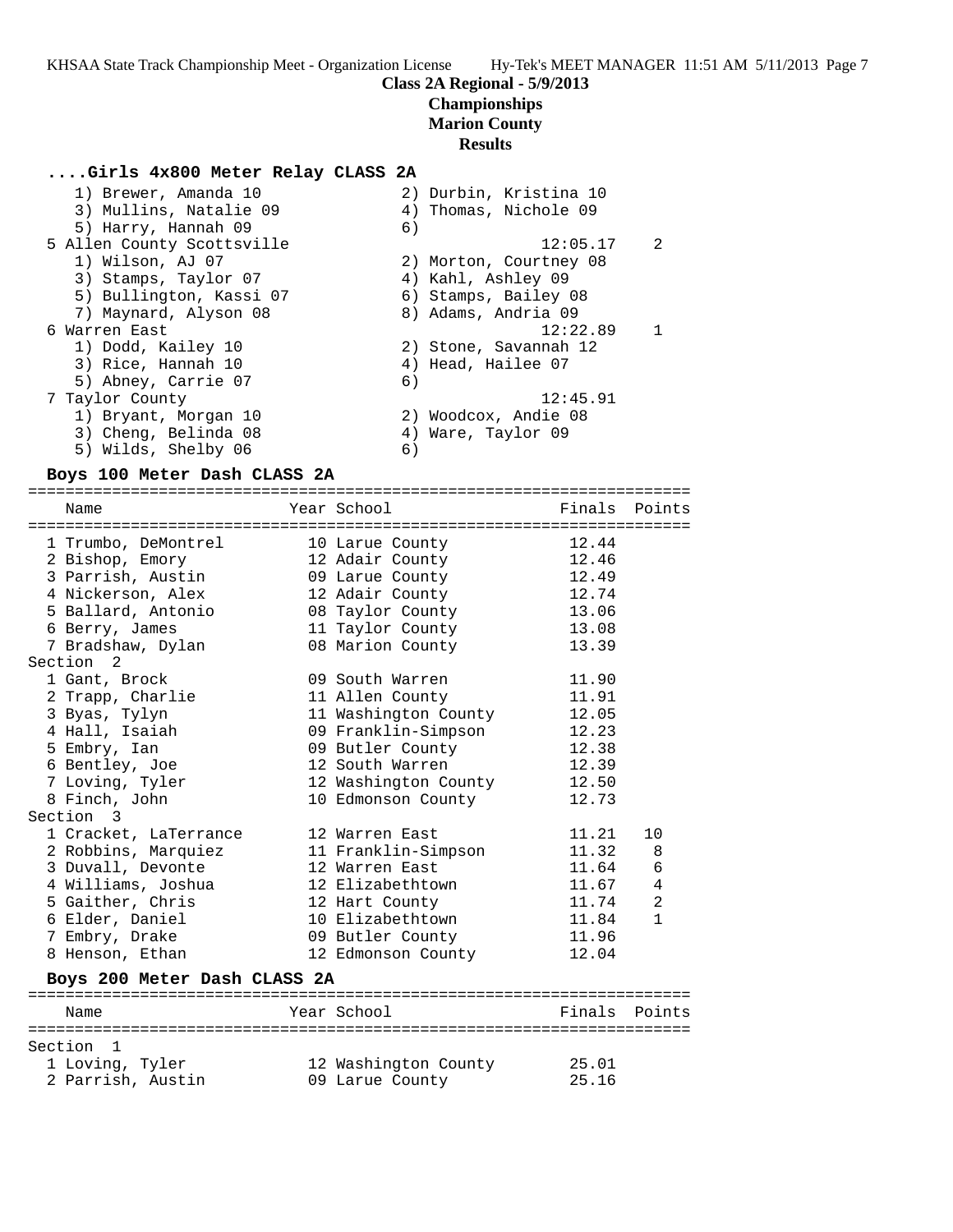## **Championships**

**Marion County**

## **Results**

### **....Boys 200 Meter Dash CLASS 2A**

| 3 Bishop, Emory       | 12 Adair County     | 25.30 |                |
|-----------------------|---------------------|-------|----------------|
| 4 Moore, Duncan       | 09 Allen County     | 26.90 |                |
| 5 Roy, Austin         | 11 Adair County     | 27.68 |                |
| 6 Lewis, Kaleb        | 07 Taylor County    | 31.49 |                |
| Section 2             |                     |       |                |
| 1 Hall, Isaiah        | 09 Franklin-Simpson | 24.54 |                |
| 2 Brown, Jacari       | 12 Elizabethtown    | 24.77 |                |
| 3 Bentley, Joe        | 12 South Warren     | 24.86 |                |
| 4 Link, Gage          | 11 Allen County     | 24.93 |                |
| 5 Embry, Ian          | 09 Butler County    | 25.51 |                |
| Section 3             |                     |       |                |
| 1 Cracket, LaTerrance | 12 Warren East      | 23.21 | 10             |
| 2 Jones, Marquis      | 10 Warren East      | 23.33 | 8 <sup>8</sup> |
| 3 Barbour, Darius     | 12 Hart County      | 23.55 | 6              |
| 4 Embry, Drake        | 09 Butler County    | 23.83 | $\overline{4}$ |
| 5 Dawson, Justin      | 11 Marion County    | 23.93 | 2              |
| 6 Robbins, Marquiez   | 11 Franklin-Simpson | 24.16 | $\mathbf{1}$   |
| 7 Moore, Ben          | 11 South Warren     | 24.21 |                |
| 8 Elder, Daniel       | 10 Elizabethtown    | 24.25 |                |

### **Boys 400 Meter Dash CLASS 2A**

| Name                 | Year School                  | Finals Points |                |
|----------------------|------------------------------|---------------|----------------|
|                      |                              |               |                |
| Section <sub>1</sub> |                              |               |                |
| 1 Lewis, Kaleb       | 07 Taylor County             | 1:10.46       |                |
| 2 Anspach, Travis    | 10 Butler County             | 1:12.41       |                |
| 3 Birge, Dawson      | 07 Allen County              | 1:14.36       |                |
| Section <sub>2</sub> |                              |               |                |
| 1 Anderson, Austin   | 11 Adair County              | 59.93         |                |
| 2 McCombs, Charles   | 09 Elizabethtown 1:00.28     |               |                |
| 3 Ceconni, J.P       | 11 Washington County 1:03.50 |               |                |
| 4 Frazier, Cole      | 07 Taylor County 1:05.23     |               |                |
| 5 Espinoza, Alex     | 10 Marion County             | 1:06.50       |                |
| Section 3            |                              |               |                |
| 1 Riley, Johnathan   | 09 Washington County 54.51   |               | 1              |
| 2 Selorio, John      | 09 Elizabethtown             | 56.22         |                |
| 3 Whitney, Braxton   | 10 Warren East               | 57.42         |                |
| 4 Flippin, Olajuan   | 10 Franklin-Simpson          | 57.68         |                |
| 5 Johnson, Nolan     | 09 Butler County             | 58.05         |                |
| 6 Blair, Nick        | 11 Edmonson County           | 59.00         |                |
| Section 4            |                              |               |                |
| 1 Moore, Ben         | 11 South Warren              | 52.24         | 10             |
| 2 Dawson, Justin     | 11 Marion County             | 53.23         | 8              |
| 3 Gant, Brock        | 09 South Warren              | 53.31         | 6              |
| 4 Bunnell, Aaron     | 12 Edmonson County           | 54.13         | $\overline{4}$ |
| 5 Callison, Wyatt    | 12 Warren East               | 54.23         | 2              |
| 6 Young, Randy       | 09 Larue County              | 54.58         |                |
| 7 Phillips, Tristan  | 12 Franklin-Simpson          | 55.71         |                |
| 8 Jones, Tyree       | 10 Larue County              | 56.88         |                |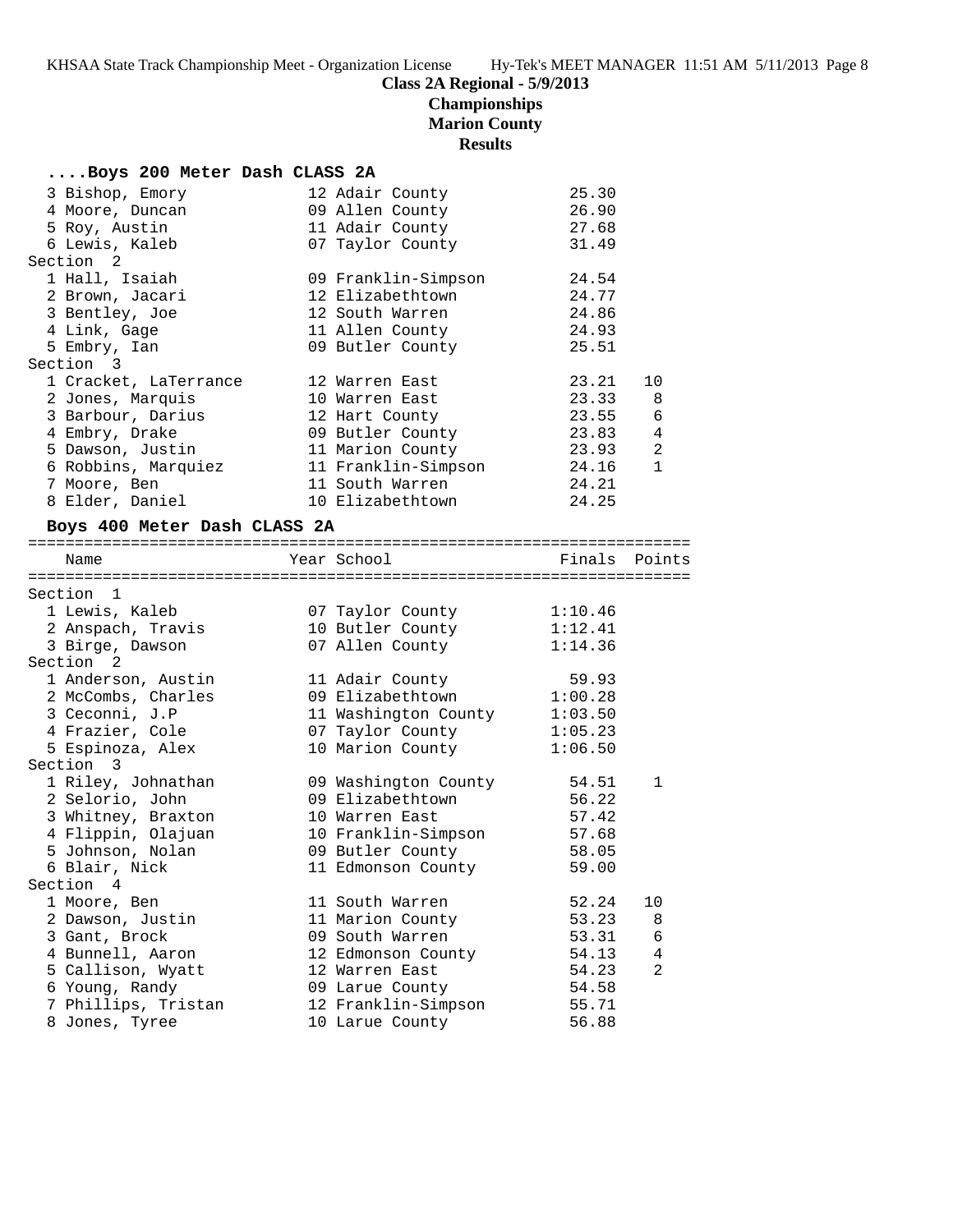**Championships Marion County**

**Results**

### **Boys 800 Meter Run CLASS 2A**

| Name                                    | Year School                                     |                    | Finals Points |
|-----------------------------------------|-------------------------------------------------|--------------------|---------------|
|                                         |                                                 |                    |               |
| Section 1                               |                                                 |                    |               |
| 1 Edmunds, Jake                         | 10 South Warren                                 | 2:03.65            | 10            |
| 2 Weaver, Eddie                         | 11 Adair County                                 | 2:05.78            | 8             |
| 3 Thien, Jacob                          | 11 Edmonson County                              | 2:06.27            | 6             |
| 4 Warden, Charles                       | 10 Elizabethtown                                | 2:06.35            | 4             |
| 5 Boustani, Jonathan                    | 12 South Warren                                 | 2:07.17            | 2             |
| 6 Stockdale, Chance                     | 10 Edmonson County                              | 2:15.26            | $\mathbf{1}$  |
| 7 McKinley, Evan                        | 12 Elizabethtown                                | 2:18.30            |               |
| 8 Vance, Jacob                          | 12 Warren East                                  | 2:22.23            |               |
| 9 Herron, Taylor                        | 09 Warren East                                  | 2:22.93            |               |
| 10 Ibara, Christian                     | 11 Washington County                            | 2:23.94            |               |
| 11 Higgs, Travis                        | 11 Butler County                                | 2:24.14            |               |
| 12 VanMeter, Austin                     | 12 Taylor County                                | 2:25.44            |               |
| 13 Overstreet, Justin                   | 09 Marion County                                | 2:25.67            |               |
| 14 Riffle, Justin                       | 11 Hart County                                  | 2:28.97            |               |
| 15 Willis, Brad                         | 07 Taylor County                                | 2:31.21            |               |
| 16 Edwards, Jacob                       | 12 Hart County                                  | 2:31.78            |               |
| 17 Geffre, Michael                      | 09 Larue County                                 | 2:31.94            |               |
| 18 Napier, Jordan                       | 10 Allen County                                 | 2:32.03            |               |
| 19 Divine, Ty                           | 07 Marion County                                | 2:34.25            |               |
| 20 Turner, Jakob                        | 12 Adair County                                 | 2:34.38<br>2:46.22 |               |
| 21 Gonzolez, Jose<br>22 Compton, Gareth | 09 Allen County<br>09 Washington County 2:51.10 |                    |               |
| 23 Smith, Nathan                        | 11 Butler County                                | 2:57.97            |               |
|                                         |                                                 |                    |               |
|                                         |                                                 |                    |               |
| Boys 1600 Meter Run CLASS 2A            |                                                 |                    |               |
|                                         |                                                 |                    |               |
| Name                                    | Year School                                     |                    | Finals Points |
| 1 Stockdale, Chance                     |                                                 |                    | 10            |
| 2 Osborne, Aaron                        | 10 Edmonson County 4:40.44<br>10 Warren East    | 4:43.47            | 8             |
| 3 Weaver, Eddie                         | 11 Adair County                                 | 4:47.46            | 6             |
| 4 Warden, Charles                       | 10 Elizabethtown                                |                    | 4             |
| 5 Hymer, Cody                           |                                                 | 4:49.79<br>4:50.51 | 2             |
| 6 Jenkins, Ethan                        | 12 Edmonson County<br>11 Butler County          | 4:51.34            | $\mathbf{1}$  |
| 7 Allen, Ross                           | 11 South Warren                                 | 4:51.77            |               |
| 8 Starling, Jonah                       | 11 South Warren                                 | 5:11.71            |               |
| 9 VanMeter, Austin                      | 12 Taylor County                                | 5:17.70            |               |
| 10 Whittaker, Caleb                     | 12 Franklin-Simpson                             | 5:18.50            |               |
| 11 Wilson, Logan                        | 08 Warren East                                  | 5:19.05            |               |
| 12 Choate, Chris                        | 10 Hart County                                  | 5:22.43            |               |
| 13 Estes, Frankie                       | 07 Allen County                                 | 5:23.72            |               |
| 14 Davis, Griffin                       | 10 Elizabethtown                                | 5:27.01            |               |
| 15 Sutton, Donovan                      | 09 Allen County                                 | 5:30.29            |               |
| 16 Shoulders, Josh                      | 09 Hart County                                  | 5:30.81            |               |
| 17 Goodin, Dylan                        | 11 Larue County                                 | 5:35.38            |               |
| 18 Overstreet, Justin                   | 09 Marion County                                | 5:36.38            |               |
| 19 Divine, Ty                           | 07 Marion County                                | 5:38.09            |               |
| 20 Cecil, Jacob                         | 08 Larue County                                 | 5:51.30            |               |
| 21 Clark, Jacob<br>22 Bonifer, C J      | 10 Butler County<br>07 Adair County             | 6:04.29<br>6:12.71 |               |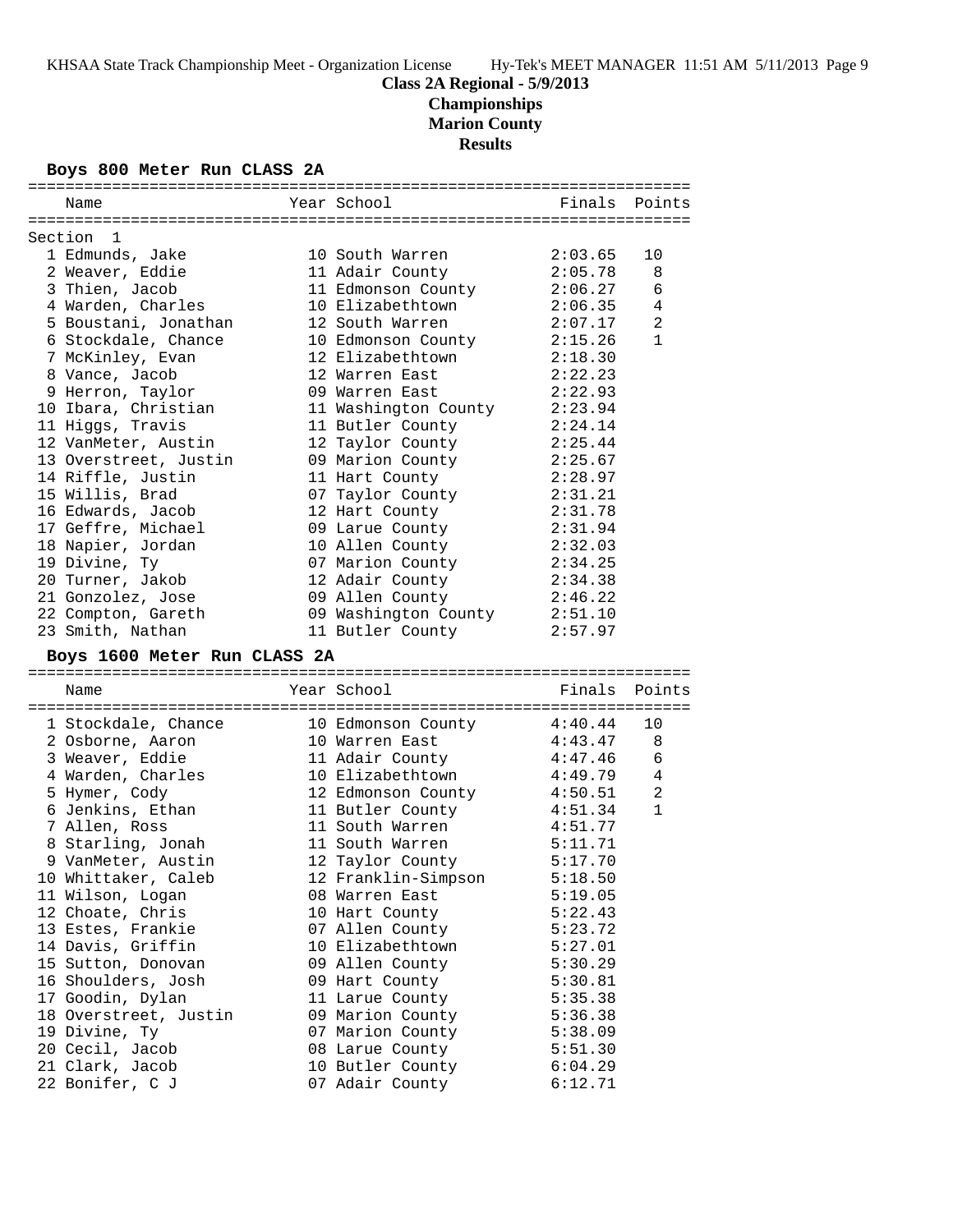**Championships Marion County**

# **Results**

### **Boys 3200 Meter Run CLASS 2A**

| Name                                   | Year School               | Finals                           | Points         |  |
|----------------------------------------|---------------------------|----------------------------------|----------------|--|
|                                        |                           |                                  |                |  |
| 1 Stethen, Kenny                       | 12 Edmonson County        | 10:13.44                         | 10             |  |
| 2 Osborne, Aaron                       | 10 Warren East            | 10:16.76                         | 8              |  |
| 3 Allen, Ross                          | 11 South Warren           | 11:00.77                         | 6              |  |
| 4 Starling, Jonah                      | 11 South Warren           | 11:24.73                         | 4              |  |
| 5 Sasse, Austin                        | 09 Edmonson County        | 11:30.72                         | $\overline{2}$ |  |
| 6 VanMeter, Austin                     | 12 Taylor County          | 12:00.68                         | $\mathbf{1}$   |  |
| 7 Goodin, Dylan                        | 11 Larue County           | 12:01.05                         |                |  |
| 8 Sutton, Donovan                      | 09 Allen County           | 12:04.17                         |                |  |
| 9 Estes, Frankie                       | 07 Allen County           | 12:06.85                         |                |  |
| 10 Blankenship, Calvin                 | 08 Warren East            | 12:32.59                         |                |  |
| 11 Cecil, Jacob                        | 08 Larue County           | 12:38.03                         |                |  |
| 12 Price, Cameron                      | 09 Butler County 12:59.12 |                                  |                |  |
| 13 Riggs, Dalton                       | 08 Marion County          | 13:38.36                         |                |  |
| -- Johnson, Kenneth                    | 12 Butler County          | DNF                              |                |  |
|                                        |                           |                                  |                |  |
| Boys 110 Meter Hurdles CLASS 2A        |                           |                                  |                |  |
|                                        |                           |                                  |                |  |
| Name                                   | Year School               | Finals                           | Points         |  |
|                                        |                           |                                  |                |  |
| 1 Bouie, Samaad                        | 11 Marion County          | 19.20                            | $\mathbf 1$    |  |
| 2 Nelms, Nathan                        | 12 Allen County           | 22.25                            |                |  |
| 3 Groce, Zach                          | 09 Hart County            | 22.87                            |                |  |
| -- Scott, Jacob                        | 10 Edmonson County        | DQ                               | Grabbed Hurdle |  |
| Section <sub>2</sub>                   |                           |                                  |                |  |
| 1 Washington, James                    | 11 Elizabethtown          | 15.50                            | 10             |  |
| 2 Divine, Brooks                       | 12 Marion County          | 15.55                            | 8              |  |
| 3 Wilson, Aaron                        | 12 Warren East            | 16.40                            | 6              |  |
| 4 Broaddus, Jack                       | 10 South Warren           | 17.93                            | 4              |  |
| 5 Poff, Evan                           | 11 South Warren           | 18.53                            | 2              |  |
| 6 Washer, Barry                        | 10 Butler County          | 19.25                            |                |  |
| 7 Henderson, Drew                      | 11 Butler County          | 21.29                            |                |  |
| -- Gonzolez, Daniel                    | 10 Allen County           | DQ                               | Hooking        |  |
| Boys 300 Meter Hurdles CLASS 2A        |                           |                                  |                |  |
|                                        |                           |                                  |                |  |
| Name                                   | Year School               | Finals                           | Points         |  |
| ====================================== |                           | :=============================== |                |  |
| Section 1                              |                           |                                  |                |  |
| 1 Nelms, Nathan                        | 12 Allen County           | 51.37                            |                |  |
| 2 Scott, Jacob                         | 10 Edmonson County        | 52.47                            |                |  |
| 3 Fausnaugh, Garrett                   | 11 Adair County           | 53.99                            |                |  |
| Section<br>$\overline{2}$              |                           |                                  |                |  |
| 1 Wilson, Aaron                        | 12 Warren East            | 42.49                            | 10             |  |
| 2 Washington, James                    | 11 Elizabethtown          | 42.50                            | 8              |  |
| 3 Broaddus, Jack                       | 10 South Warren           | 44.41                            | 6              |  |
| 4 Poff, Evan                           | 11 South Warren           | 44.57                            | 4              |  |
| 5 Bouie, Samaad                        | 11 Marion County          | 45.96                            | 2              |  |
| 6 Kulac, Alex                          | 11 Adair County           | 50.29                            | 1              |  |
| 7 Henderson, Drew                      | 11 Butler County          | 51.24                            |                |  |
| 8 Groce, Zach                          | 09 Hart County            | 53.41                            |                |  |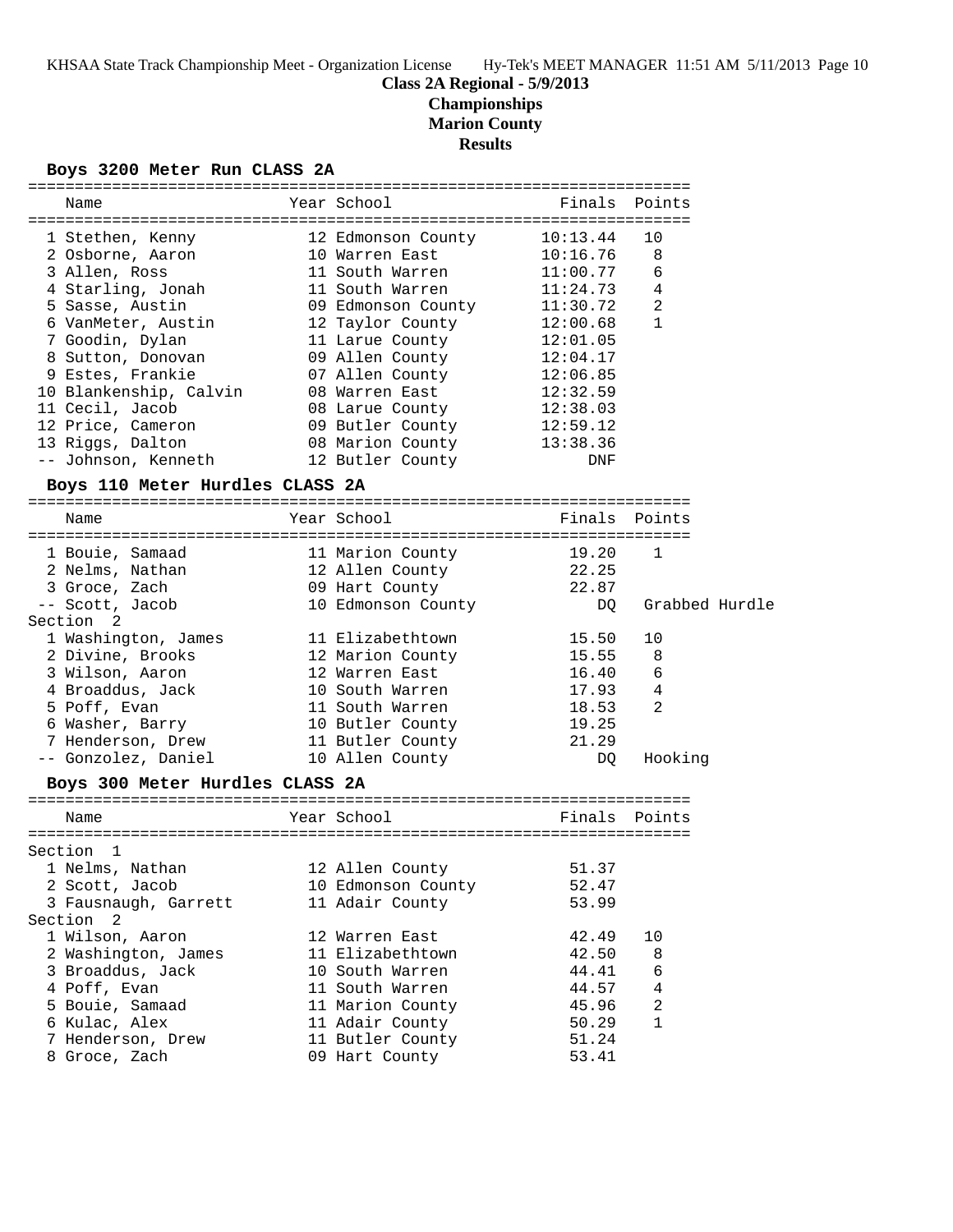**Championships**

**Marion County**

**Results**

### **Boys 4x100 Meter Relay CLASS 2A**

======================================================================= School **Finals** Points **Points** ======================================================================= Section 1<br>1 Taylor County 1 Taylor County 52.64 1) Ballard, Antonio 08 2) Berry, James 11 3) Edwards, Cole 07 (4) Frazier, Cole 07 5) Willis, Brad 07 6) Lewis, Kaleb 07 7) Paiz, Kadin 07 8) Pierce, Brandon 07 -- Larue County DQ Exchange 1-2 1) Parrish, Austin 09 2) Trumbo, DeMontrel 10 3) Martin, Josef 09 4) Griffin, Hunter 09 Section 2<br>1 Warren East 1 Warren East 44.05 10 1) Cracket, LaTerrance 12 2) Duvall, Devonte 12 3) White-Dejarnatt, Ryan 12 4) Jones, Marquis 10 5) Wilson, Aaron 12 6) Casvechia, Caleb 09 2 Elizabethtown 45.30 8 1) Elder, Daniel 10 2) Brashear, Tyler 12 3) Brown, Jacari 12 4) Williams, Joshua 12 5) Cleary, Nathan 12 6) Campbell, Dalton 09 7) Selorio, John 09 8) Washington, James 11 3 Hart County 45.60 6 1) Barbour, Darius 12 2) Ferguson, Forrest 11 3) Gaither, Chris 12 (4) West, Kendall 09 5) Lancaster, Weston 09 (6) Priddy, Trevor 09 4 South Warren 46.50 4 1) Cabnas, Jorge 12 2) Allen, Julius 10 3) Bentley, Joe 12 (4) Clark, Colby 10 5) Roepke, Eric 09 6) Moore, Ben 11 7) Gant, Brock 09 8) 5 Franklin-Simpson 46.57 2 1) Ray, Kalen 09 2) Phillips, Tristan 12 3) Hall, Isaiah 09 4) Robbins, Marquiez 11 5) Holt, Jordan 10 (6) 6 Washington County 47.80 1 1) Riley, Johnathan 09 2) Loving, Tyler 12 3) Wheatley, Jimmy 09  $\hskip1cm 4)$  Byas, Tylyn 11 5) Ibara, Christian 11 6) Martinez, Jude 09 7 Adair County 49.46 1) Nickerson, Alex 12 2) Kulac, Alex 11 3) Roy, Austin 11 4) Bishop, Emory 12 5) Sanchez, Jesse 11 6) Harris, Adam 10 7) Stonecypher, Trevor 11 8) 8 Allen County Scottsville 50.56 1) Nelms, Nathan 12 2) Link, Gage 11 3) Trapp, Charlie 11 (4) Johnson, Kyle 11 5) Carter, Jacob 09 6) Gonzolez, Jose 09 7) Swagart, Aaron 12 8) Moore, Duncan 09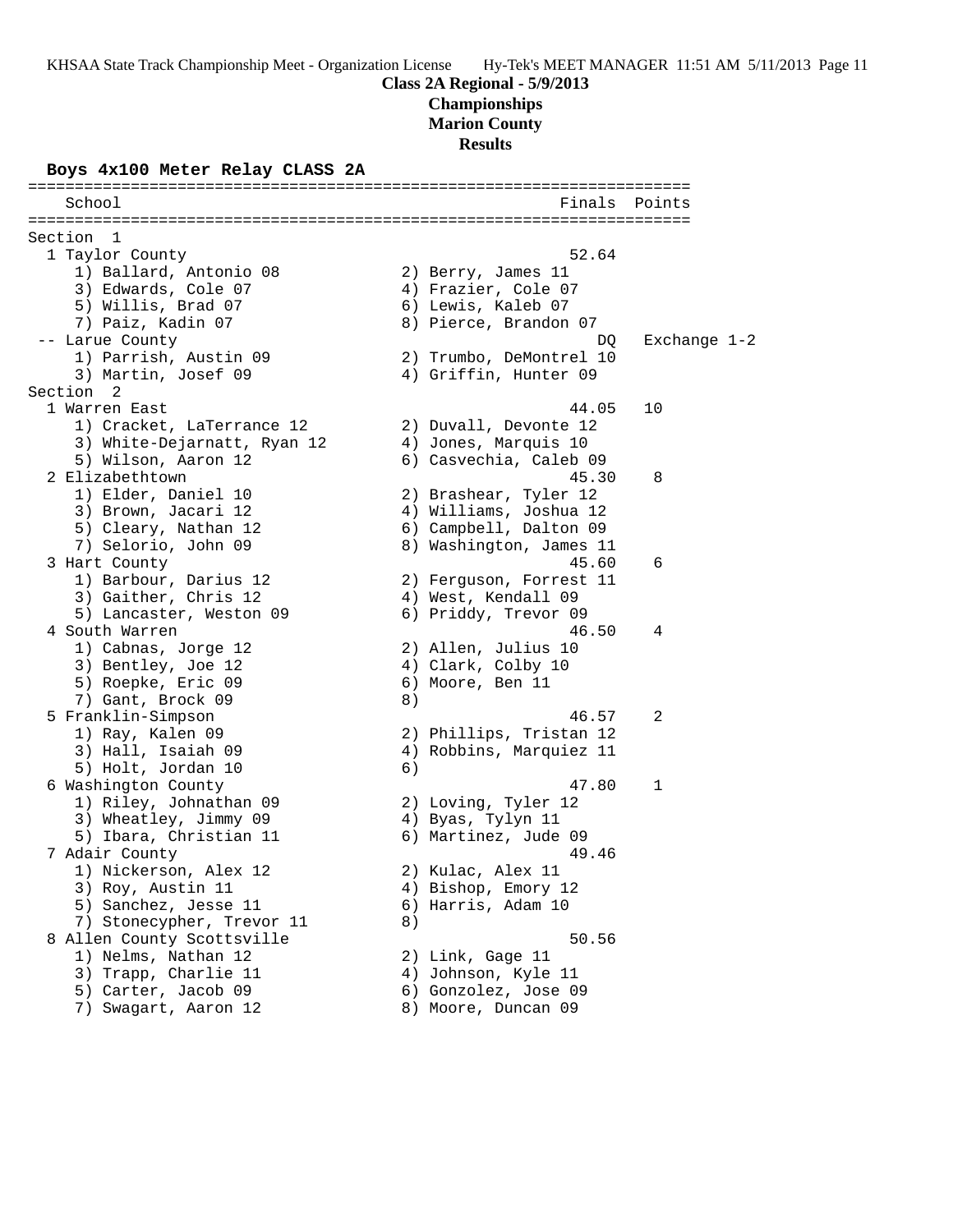### **Class 2A Regional - 5/9/2013 Championships Marion County**

**Results**

#### **Boys 4x200 Meter Relay CLASS 2A**

======================================================================= School **Finals** Points **Points** ======================================================================= Section 1<br>1 Adair County 1 Adair County 1:49.34 1) Price, Dakota 10 2) Sanchez, Jesse 11 3) Harris, Adam 10 (4) Roy, Austin 11 5) Kulac, Alex 11 6) Stonecypher, Trevor 11 7) Pendleton, Collin 11 a 2 Taylor County 1:52.16 1) Berry, James 11 2) Willis, Brad 07 3) Frazier, Cole 07 (4) Lewis, Kaleb 07 5) Pierce, Brandon 07 (6) Edwards, Cole 07 7) Ballard, Antonio 08 8) Layton, Noah 07 Section 2 1 Warren East 1:33.17 10 1) Duvall, Devonte 12 2) Cracket, LaTerrance 12 3) White-Dejarnatt, Ryan 12 4) Wilson, Aaron 12 5) Jones, Marquis 10 6) Casvechia, Caleb 09 7) Callison, Wyatt 12 (8) 2 Elizabethtown 1:33.96 8 1) Brashear, Tyler 12 2) Elder, Daniel 10 3) Williams, Joshua 12 4) Washington, James 11 5) Brown, Jacari 12  $\qquad \qquad$  6) Cleary, Nathan 12 7) Selorio, John 09 8) Campbell, Dalton 09 3 South Warren 1:34.36 6 1) Gant, Brock 09 2) Roepke, Eric 09 3) Bentley, Joe 12 (a) 4) Moore, Ben 11 5) Poff, Evan 11 6) Clark, Colby 10 4 Hart County 1:34.79 4 1) Barbour, Darius 12 2) Ferguson, Forrest 11 3) Gaither, Chris 12 (4) West, Kendall 09 5) Lancaster, Weston 09 6) Priddy, Trevor 09 5 Larue County 1:37.25 2 1) Young, Randy 09 2) Parrish, Austin 09 3) Jones, Tyree 10 4) Trumbo, DeMontrel 10 6 Washington County 1:38.91 1 1) Riley, Johnathan 09 2) Loving, Tyler 12 3) Ibara, Christian 11  $\hskip10mm$  4) Byas, Tylyn 11 5) Wheatley, Jimmy 09  $\,$  6) Martinez, Jude 09  $\,$  7 Edmonson County 1:44.95 1) Knight, Thomas 11 2) Espinoza, Edgar 09 3) Allen, Austin 11 (4) Finch, John 10 5) Butler, Travis 11 6) Hinkley, Branden 11 7) Blair, Nick 11 8) Skaggs, Dylan 09 8 Allen County Scottsville 1:51.23 1) Gonzolez, Jose 09 2) Johnson, Kyle 11 3) Moore, Duncan 09 4) Nelms, Nathan 12 5) Carter, Jacob 09 6) Trapp, Charlie 11 7) Link, Gage 11 8) Swagart, Aaron 12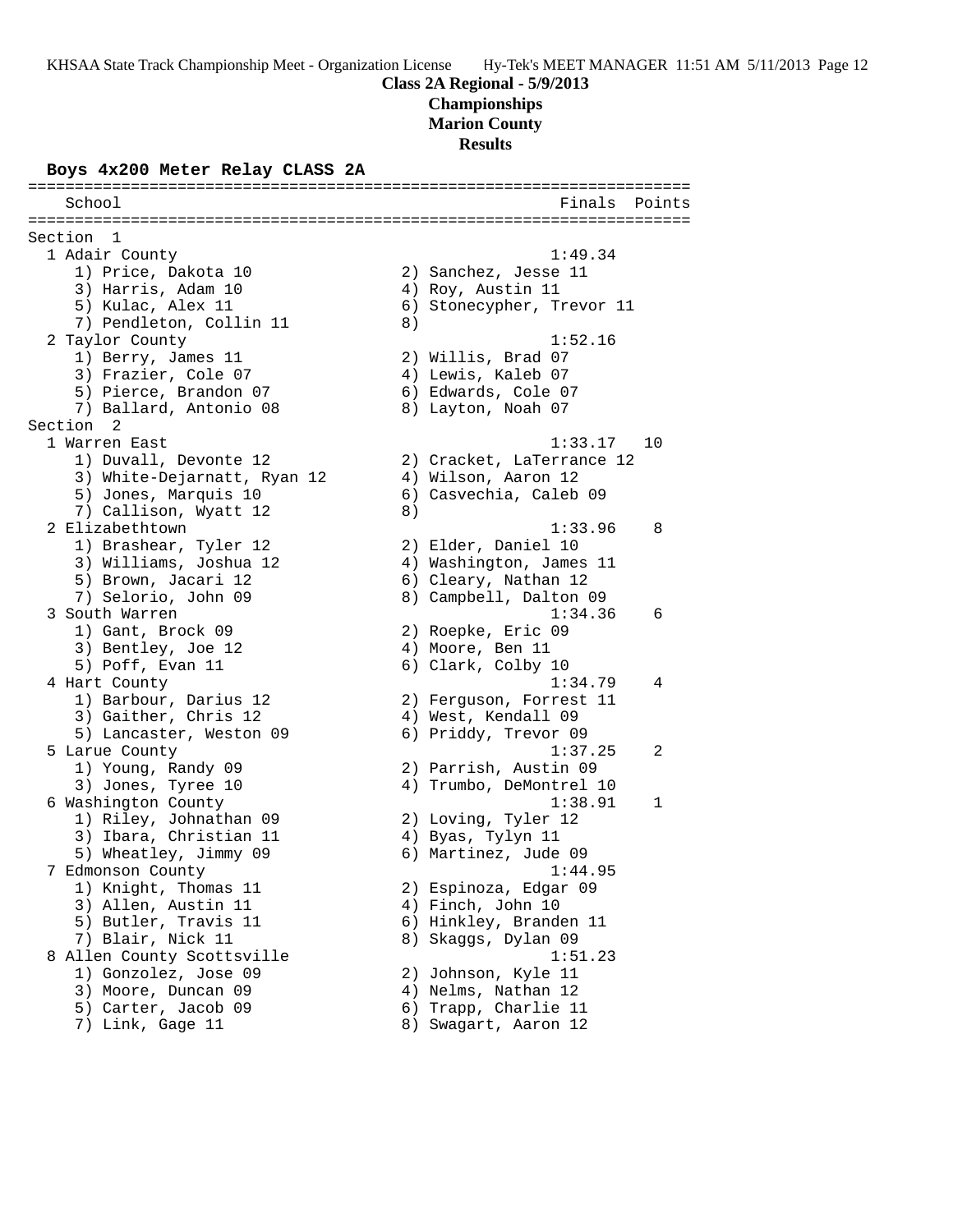### **Class 2A Regional - 5/9/2013 Championships**

**Marion County**

**Results**

#### **Boys 4x400 Meter Relay CLASS 2A**

======================================================================= School **Finals** Points ======================================================================= 1 South Warren 3:36.22 10 1) Gant, Brock 09 2) Boustani, Jonathan 12 3) Edmunds, Jake 10 (4) Moore, Ben 11 5) Buckner, Cameron 09 (6) Cabnas, Jorge 12 7) Poff, Evan 11 8) 2 Elizabethtown 3:39.45 8 1) Williams, Joshua 12 2) Jones, Chas 12 3) Cleary, Nathan 12  $\hskip1cm 4)$  Royal, Juirien 11 5) McKinley, Evan 12 6) Selorio, John 09 7) Warden, Charles 10 8) Brashear, Tyler 12 3 Edmonson County 3:43.46 6 1) Thien, Jacob 11 2) Bunnell, Aaron 12 3) Hymer, Cody 12 (4) Henson, Ethan 12 5) Stockdale, Chance 10 (6) 4 Warren East 3:43.59 4 1) Auffant, Matthew 12 2) Callison, Wyatt 12 3) Whitney, Braxton 10 4) Espinoza-Reyes, Francisco 12 5) Dunn, Brandon 12 6) Wilson, Aaron 12 7) Duvall, Devonte 12 (8) 5 Larue County 3:44.76 2 1) Young, Randy 09 2) Jones, Tyree 10 3) Trumbo, DeMontrel 10 4) Parrish, Austin 09 6 Adair County 3:54.85 1 1) Weaver, Eddie 11 2) Farmer, Joseph 09 3) Bishop, Drake 11 4) Anderson, Austin 11 5) Turner, Jakob 12 (6) Roy, Austin 11 7) Pendleton, Collin 11 (8) Fausnaugh, Garrett 11 7 Hart County 3:58.44 1) Lancaster, Weston 09 2) Lomio, Michael 10 3) Priddy, Trevor 09  $\hskip1cm$  4) Riffle, Justin 11 5) Edwards, Jacob 12 (6) Choate, Chris 10 8 Allen County Scottsville 4:25.76 1) Gonzolez, Jose 09 2) Gonzolez, Daniel 10 3) Carter, Jason 09 4) Monterossas, Daniel 09 5) Swagart, Aaron 12 6) Johnson, Kyle 11 7) Canchola, Jose 09 8) Birge, Dawson 07 **Boys 4x800 Meter Relay CLASS 2A** ======================================================================= School **Finals Points** ======================================================================= Section 1 1 South Warren 8:24.92 10 1) Edmunds, Jake 10 2) Boustani, Jonathan 12 3) Buckner, Cameron 09 (4) Allen, Ross 11 5) Starling, Jonah 11 (6) Cohron, Chris 12 2 Edmonson County 8:27.51 8 1) Thien, Jacob 11 2) Stockdale, Chance 10 3) Stethen, Kenny 12 4) Sasse, Austin 09 5) Hymer, Cody 12 6) Meredith, Drew 09 7) Allen, Austin 11 and 8) 3 Elizabethtown 9:02.46 6